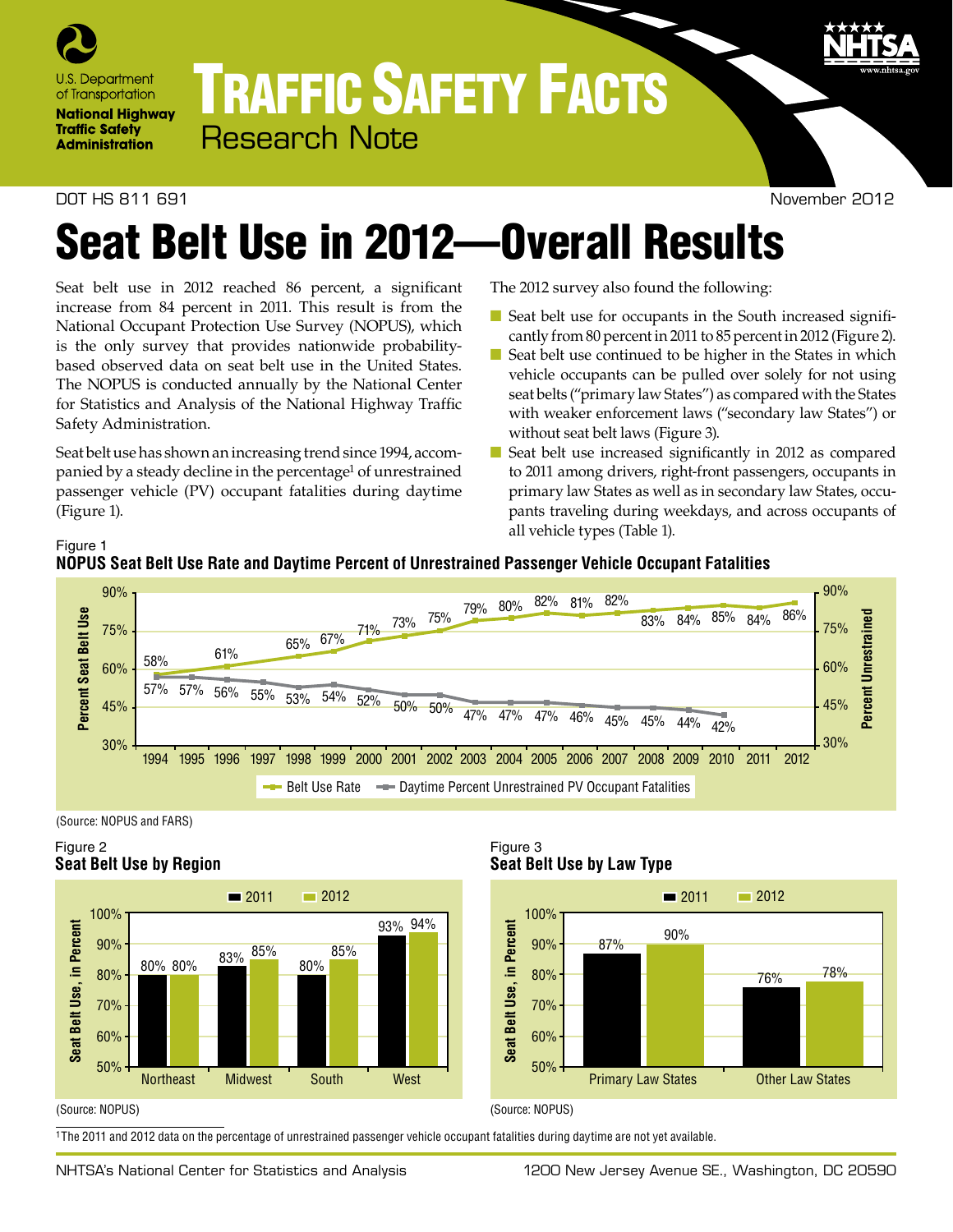#### Table 1 **Seat Belt Use by Major Characteristics**

|                                       |                             | 2011                              | 2012                        |                                   | 2011 - 2012 Change       |                                  |  |
|---------------------------------------|-----------------------------|-----------------------------------|-----------------------------|-----------------------------------|--------------------------|----------------------------------|--|
|                                       |                             | <b>Confidence That Use Is</b>     |                             | <b>Confidence That Use Is</b>     | <b>Change in</b>         | <b>Confidence in a</b>           |  |
| Occupant Group <sup>1</sup>           | <b>Belt Use<sup>2</sup></b> | High or Low in Group <sup>3</sup> | <b>Belt Use<sup>2</sup></b> | High or Low in Group <sup>3</sup> | <b>Percentage Points</b> | <b>Change in Use<sup>4</sup></b> |  |
| <b>All Occupants</b>                  | 84%                         |                                   | 86%                         |                                   | $\overline{2}$           | 99%                              |  |
| <b>Drivers</b>                        | 84%                         | 100%                              | 87%                         | 100%                              | $\mathbf{3}$             | 99%                              |  |
| <b>Right-Front Passengers</b>         | 82%                         | 100%                              | 84%                         | 100%                              | $\overline{2}$           | 92%                              |  |
| Occupants in States With <sup>5</sup> |                             |                                   |                             |                                   |                          |                                  |  |
| <b>Primary Enforcement Laws</b>       | 87%                         | 100%                              | 90%                         | 100%                              | 3                        | 98%                              |  |
| Secondary Enforcement Laws            | 76%                         | 100%                              | 78%                         | 100%                              | $\overline{2}$           | 99%                              |  |
| <b>Occupants Traveling on</b>         |                             |                                   |                             |                                   |                          |                                  |  |
| <b>Expressways</b>                    | 89%                         | 100%                              | 91%                         | 100%                              | $\overline{c}$           | 95%                              |  |
| <b>Surface Streets</b>                | 81%                         | 100%                              | 83%                         | 100%                              | $\overline{2}$           | 96%                              |  |
| Occupants Traveling in                |                             |                                   |                             |                                   |                          |                                  |  |
| <b>Fast Traffic</b>                   | 88%                         | 100%                              | 90%                         | 100%                              | $\overline{c}$           | 94%                              |  |
| Medium-Speed Traffic                  | 83%                         | 76%                               | 84%                         | 99%                               | 1                        | 48%                              |  |
| <b>Slow Traffic</b>                   | 76%                         | 100%                              | 80%                         | 100%                              | 4                        | 96%                              |  |
| <b>Occupants Traveling in</b>         |                             |                                   |                             |                                   |                          |                                  |  |
| <b>Heavy Traffic</b>                  | 87%                         | 100%                              | 89%                         | 100%                              | $\overline{c}$           | 90%                              |  |
| <b>Moderately Dense Traffic</b>       | 82%                         | 91%                               | 85%                         | 90%                               | 3                        | 95%                              |  |
| <b>Light Traffic</b>                  | 70%                         | 100%                              | 74%                         | 100%                              | $\overline{4}$           | 98%                              |  |
| <b>Occupants Traveling Through</b>    |                             |                                   |                             |                                   |                          |                                  |  |
| <b>Light Precipitation</b>            | 84%                         | 56%                               | 86%                         | 60%                               | 2                        | 70%                              |  |
| Light Fog                             | 93%                         | 100%                              | 99%                         | 100%                              | 6                        | 100%                             |  |
| <b>Clear Weather Conditions</b>       | 84%                         | 69%                               | 86%                         | 93%                               | $\overline{2}$           | 97%                              |  |
| Occupants in                          |                             |                                   |                             |                                   |                          |                                  |  |
| <b>Passenger Cars</b>                 | 85%                         | 100%                              | 87%                         | 99%                               | $\overline{c}$           | 98%                              |  |
| Vans and SUVs                         | 87%                         | 100%                              | 89%                         | 100%                              | $\overline{c}$           | 96%                              |  |
| <b>Pickup Trucks</b>                  | 74%                         | 100%                              | 77%                         | 100%                              | 3                        | 95%                              |  |
| Occupants in the                      |                             |                                   |                             |                                   |                          |                                  |  |
| Northeast                             | 80%                         | 88%                               | 80%                         | 98%                               | 0                        | 15%                              |  |
| <b>Midwest</b>                        | 83%                         | 69%                               | 85%                         | 75%                               | $\sqrt{2}$               | 87%                              |  |
| South                                 | 80%                         | 95%                               | 85%                         | 67%                               | 5                        | 95%                              |  |
| West                                  | 93%                         | 100%                              | 94%                         | 100%                              | 1                        | 100%                             |  |
| Occupants in                          |                             |                                   |                             |                                   |                          |                                  |  |
| <b>Urban Areas</b>                    | 85%                         | 57%                               | 86%                         | 53%                               | 1                        | 48%                              |  |
| <b>Suburban Areas</b>                 | 86%                         | 97%                               | 87%                         | 97%                               | $\mathbf{1}$             | 91%                              |  |
| <b>Rural Areas</b>                    | 81%                         | 99%                               | 84%                         | 93%                               | $\mathbf{3}$             | 97%                              |  |
| <b>Occupants Traveling During</b>     |                             |                                   |                             |                                   |                          |                                  |  |
| Weekdays                              | 83%                         | 99%                               | 86%                         | 92%                               | 3                        | 99%                              |  |
| Weekday Rush Hours                    | 83%                         | 64%                               | 86%                         | 65%                               | 3                        | 98%                              |  |
| Weekday Non-Rush Hours                | 83%                         | 64%                               | 85%                         | 65%                               | $\overline{2}$           | 98%                              |  |
| Weekends                              | 86%                         | 99%                               | 87%                         | 92%                               | 1                        | 84%                              |  |

 $^{\rm 1}$  Drivers and right-front passengers of passenger vehicles with no commercial or government markings.

2 Use of shoulder belts observed between the hours of 7 a.m. and 6 p.m.

<sup>3</sup> The statistical confidence that use in the occupant group (e.g., occupants in urban areas) is higher or lower than use in the corresponding complementary occupant group (e.g., occupants in suburban and rural areas). Confidences that meet or exceed 90 percent are formatted in boldface type. Confidences are rounded to the nearest percentage point, and so confidences reported as "100 percent" are between 99.5 percent and 100.0 percent.

<sup>4</sup> The degree of statistical confidence that the 2012 use rate is different from the 2011 rate.

5 Use rates reflect the laws in effect at the time data were collected.

Data Source: National Occupant Protection Use Survey, National Highway Traffic Safety Administration, National Center for Statistics and Analysis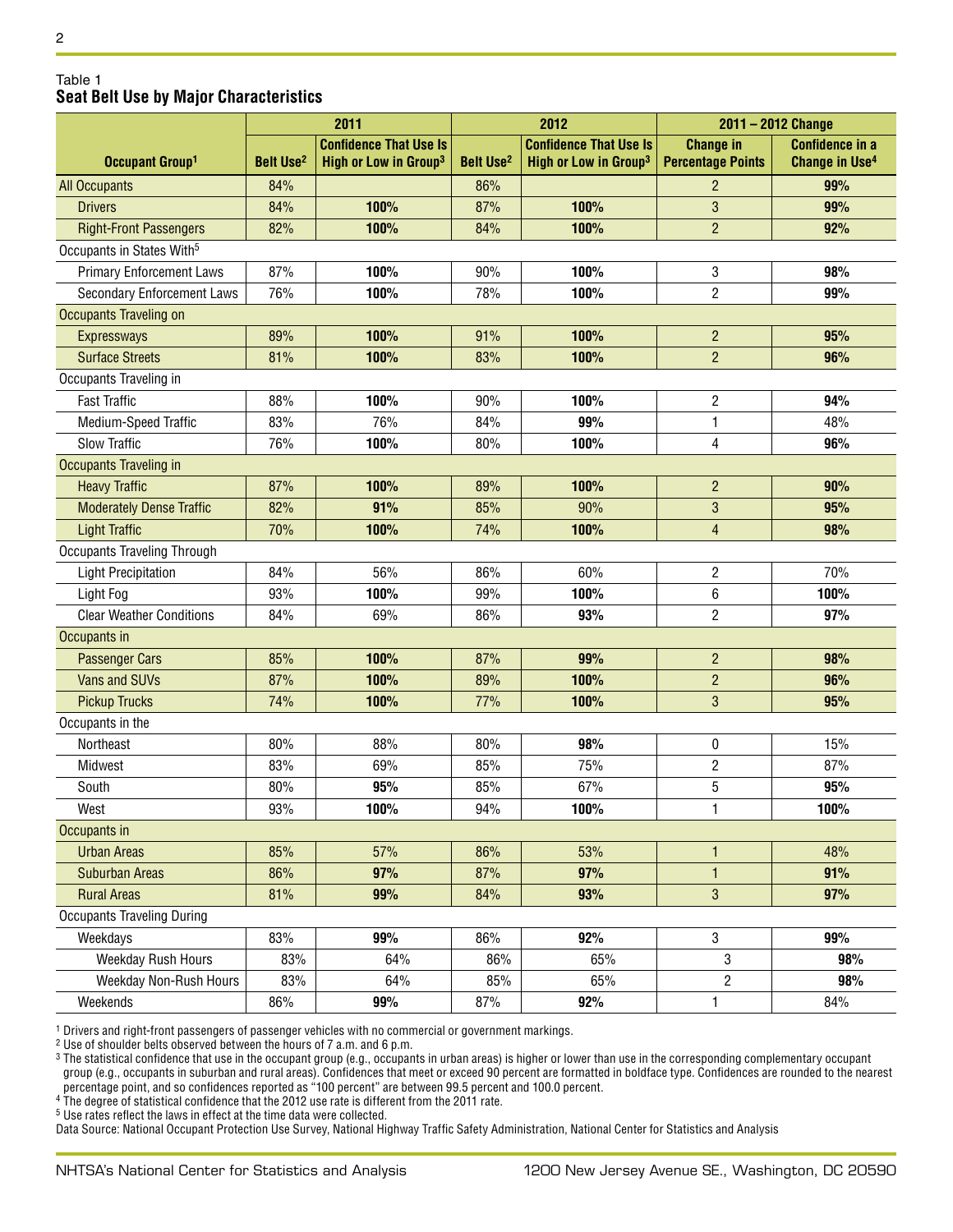# **Survey Methodology**

The National Occupant Protection Use Survey is the only nationwide probability-based observational survey of seat belt use in the United States. The survey observes seat belt use as it actually occurs at randomly selected roadway sites, and thus provides the best tracking of the extent to which passenger vehicle occupants in this country are buckling up.

#### Table 2 **Sites, Vehicles, and Occupants\* Observed**

| <b>Numbers of</b>               | 2011   | 2012   | <b>Percentage Change</b> |
|---------------------------------|--------|--------|--------------------------|
| <b>Sites Observed</b>           | 1.700  | 1.700  | $0\%$                    |
| <b>Vehicles Observed</b>        | 78.324 | 73.460 | $-6%$                    |
| Occupants Observed <sup>*</sup> | 99.320 | 93,008 | -6%                      |

\*Drivers and right-front passengers only.

The survey data is collected by sending trained observers to probabilistically sampled roadways, who observe passenger vehicles between 7 a.m. and 6 p.m. Observations are made either while standing at the roadside or, in the case of expressways, while riding in a vehicle in traffic. In order to capture the true behavior of passenger vehicle occupants, the NOPUS observers do not stop vehicles or interview occupants. The 2012 NOPUS data was collected between June 4 and June 17, 2012, while the 2011 data was collected between June 6 and June 17, 2011.

The NOPUS uses a complex, multistage probability sample, statistical data editing, imputation of unknown values, and complex estimation procedures. The sample sites for the 2012 NOPUS were entirely from the 2006 NOPUS sample redesign without incorporating any sites from the old design. During the transitional years between 2006 and 2010, sample sites were chosen both from the new design and the old design. Prior to 2006, sample sites were from the old design only. Table 2 shows the observed sample sizes of the 2012 NOPUS Moving Traffic Survey. A total of 93,008 occupants were observed in the 73,460 vehicles at the 1,700 data collection sites.

Because the NOPUS sites were selected probabilistically, we can analyze the statistical significance of its results. Statistically significant increases in seat belt use between 2011 and 2012 are identified in Table 1 by having a result that is 90 percent or greater in the table's column 7. Statistical confidences that use in a given occupant group, e.g., occupants in the Midwest, is higher or lower than in the complementary occupant group, e.g., occupants in the Northeast, South, and West, are provided in columns 3 and 5 of Table 1. Such comparisons are made within categories, such as road type, delineated by changes in row shading in the table. The exception to this is the grouping "Occupants Traveling During …," in which weekdays are compared to weekends, and weekday rush hours to weekday non-rush hours.

Data collection, estimation, and variance estimation for the NOPUS are conducted by Westat, Inc., under the direction of the National Center for Statistics and Analysis in NHTSA under Federal contract number DTNH22-07-D-00057.

|  | States With Primary Enforcement Seat Belt Laws* |  |
|--|-------------------------------------------------|--|
|  |                                                 |  |

| Alabama               | Alaska            | <b>Arkansas</b>             | California          |
|-----------------------|-------------------|-----------------------------|---------------------|
| Connecticut           | <b>Delaware</b>   | <b>District of Columbia</b> | <b>Florida</b>      |
| Georgia               | Hawaii            | <b>Illinois</b>             | Indiana             |
| lowa                  | Kansas            | Kentucky                    | Louisiana           |
| <b>Maine</b>          | <b>Maryland</b>   | <b>Michigan</b>             | <b>Minnesota</b>    |
| <b>Mississippi</b>    | <b>New Jersey</b> | <b>New Mexico</b>           | New York            |
| <b>North Carolina</b> | <b>Oklahoma</b>   | Oregon                      | <b>Rhode Island</b> |
| South Carolina        | <b>Tennessee</b>  | <b>Texas</b>                | Washington          |
| Wisconsin             |                   |                             |                     |

\*States with laws in effect as of May 31, 2012.

## **Definitions**

Under NOPUS observation protocols, a driver or right-front passenger is considered "belted" if a shoulder belt appears to be across the front of the body.

A jurisdiction that can enforce traffic laws, such as a State or the District of Columbia, has a "primary enforcement law" if occupants can be ticketed simply for not using their seat belts. Under "secondary enforcement laws" occupants must be stopped for another violation, such as an expired license tag, before being cited for seat belt nonuse. As of May 31, 2012, primary laws were in effect in 32 States and the District of Columbia, 17 States had secondary laws, and 1 State (New Hampshire) effectively has no seat belt laws. (In New Hampshire, it is legal for occupants over age 18 to ride unbelted.) Table 3 provides a list of the States with "primary enforcement laws". The primary seat belt law in Rhode Island took effect on June 30, 2011.

"Expressways" are defined to be roadways with limited access, while "surface streets" comprise all other roadways. "Rush hours" are defined to comprise the time periods 7-9:30 a.m. and 3:30-6 p.m.

A roadway is defined to have "fast traffic" if during the observation period the average speed of passenger vehicles that pass the observers exceeds 50 mph, with "medium-speed traffic" defined as 31 - 50 mph and "slow traffic" defined as 30 mph or slower.

A roadway is defined to have "heavy traffic" if the average number of vehicles on the roadway during the observation period is greater than 5 per lane per mile, with "moderately dense traffic" defined as greater than 1 but less than or equal to 5 vehicles per lane per mile, and "light traffic" as less than or equal to 1 vehicle per lane per mile. Please note that this traffic density breakdown has been revised in the 2011 NOPUS to better capture the traffic patterns.